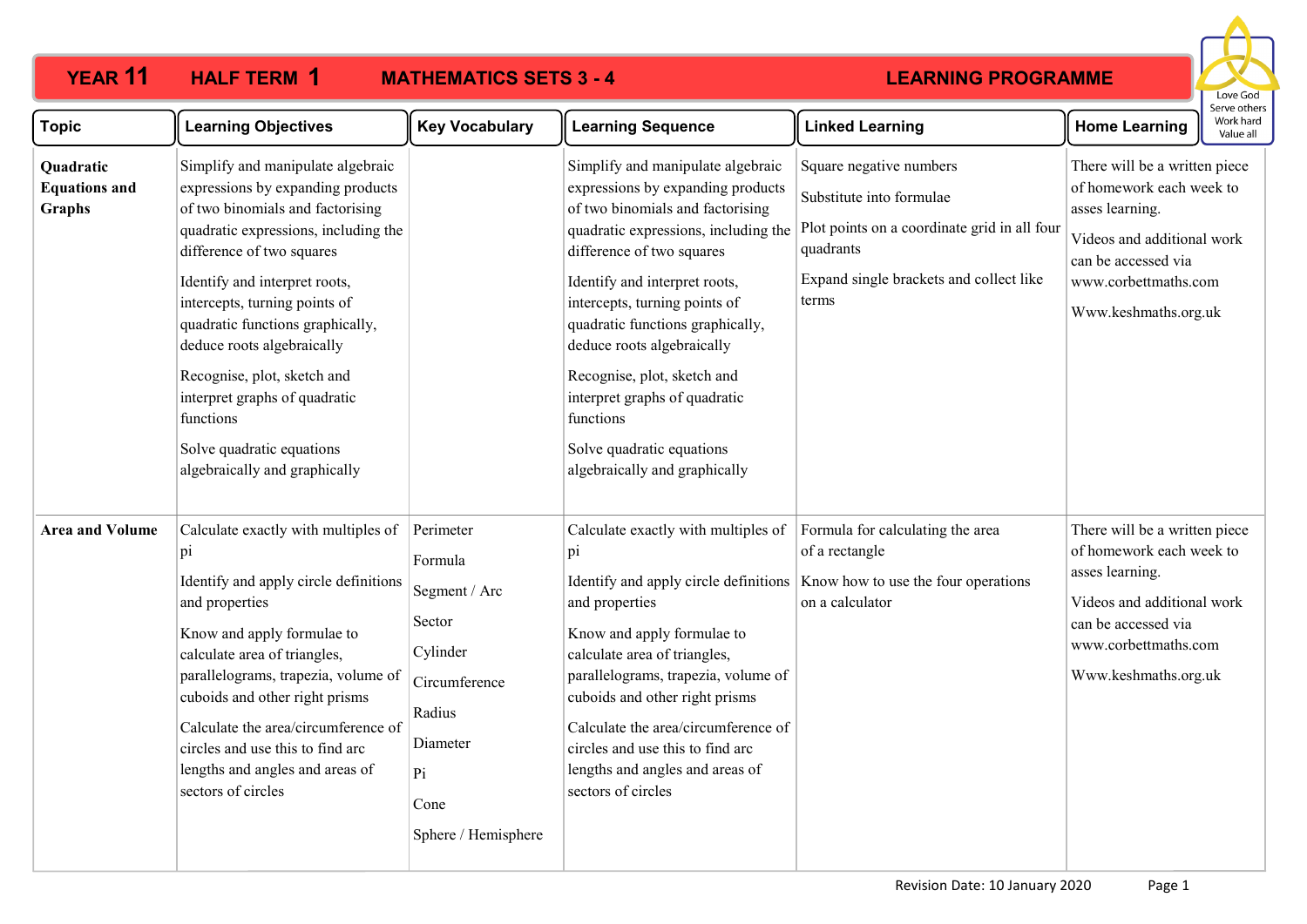### **YEAR 11 HALF TERM MATHEMATICS SETS 3 - 4 HAIFTERM 1 LEARNING PROGRAMME** Love God Serve others **Topic Learning Objectives Key Vocabulary Learning Sequence Linked Learning Home Learning** Work hard Value all Apply the four operations to How to calculate the four operations with There will be a written piece Mixed Apply the four operations to **Indices and Standard Form** proper, improper fractions and proper, improper fractions and fractions of homework each week to Improper mixed numbers mixed numbers asses learning. Write powers of 10 in index form and Indices Videos and additional work Calculate with roots and integer Calculate with roots and integer recognise and recall power of 10 Standard form indices indices can be accessed via Recall the index laws www.corbettmaths.com Power Calculate exactly with fractions Calculate exactly with fractions Www.keshmaths.org.uk Reciprocal Calculate with and interpret Calculate with and interpret standard from standard from index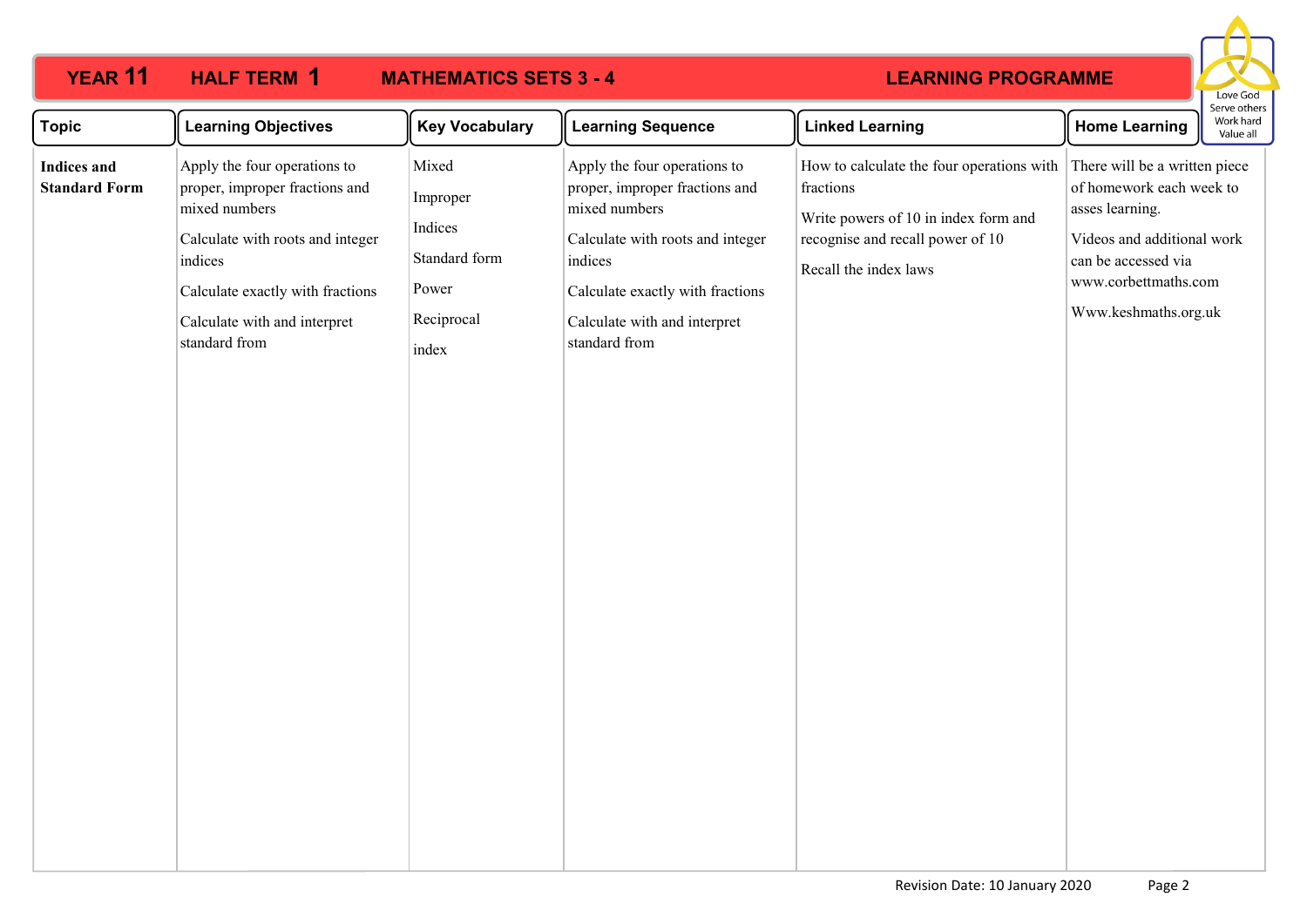#### **YEAR 11 HALF TERM MATHEMATICS SETS 3 - 4 HALF TERM 2**

## **LEARNING PROGRAMME**



| <b>Topic</b>                                    | <b>Learning Objectives</b>                                                                                                                                                                                                                                                                                                                                                                                                                                                                                                                                                                  | <b>Key Vocabulary</b>                                                                        | <b>Learning Sequence</b>                                                                                                                                                                                                                                                                                                                                                                                                                                                                                                                                                                    | <b>Linked Learning</b>                                                                                                                                                                                                                                                                                                                                        | <b>Home Learning</b>                                                                                                                                                              | serve others<br>Work hard<br>Value all |
|-------------------------------------------------|---------------------------------------------------------------------------------------------------------------------------------------------------------------------------------------------------------------------------------------------------------------------------------------------------------------------------------------------------------------------------------------------------------------------------------------------------------------------------------------------------------------------------------------------------------------------------------------------|----------------------------------------------------------------------------------------------|---------------------------------------------------------------------------------------------------------------------------------------------------------------------------------------------------------------------------------------------------------------------------------------------------------------------------------------------------------------------------------------------------------------------------------------------------------------------------------------------------------------------------------------------------------------------------------------------|---------------------------------------------------------------------------------------------------------------------------------------------------------------------------------------------------------------------------------------------------------------------------------------------------------------------------------------------------------------|-----------------------------------------------------------------------------------------------------------------------------------------------------------------------------------|----------------------------------------|
| Congruence,<br>Similarity and<br><b>Vectors</b> | Express a multiplicative<br>relationship between two quantities<br>as a ratio or a fraction<br>Compare lengths, areas and<br>volumes using ration notation<br>Make links to similarity and scale<br>factor<br>Use basic congruence criteria for<br>triangles<br>Apply known angle and shape facts<br>to obtain simple proofs<br>Identify, describe and construct<br>congruent and similar shapes<br>Describe translations as 2D vectors<br>Apply addition and subtraction of<br>vectors, multiplication by vectors<br>by a scalar and diagrammatic and<br>column representations of vectors | Vector<br>Direction<br>Magnitude<br>Scalar<br>Multiple<br>Collinear<br>Congruence<br>similar | Express a multiplicative<br>relationship between two quantities<br>as a ratio or a fraction<br>Compare lengths, areas and<br>volumes using ration notation<br>Make links to similarity and scale<br>factor<br>Use basic congruence criteria for<br>triangles<br>Apply known angle and shape facts<br>to obtain simple proofs<br>Identify, describe and construct<br>congruent and similar shapes<br>Describe translations as 2D vectors<br>Apply addition and subtraction of<br>vectors, multiplication by vectors<br>by a scalar and diagrammatic and<br>column representations of vectors | Used column vectors when dealing with<br>translations<br>Recall and apply Pythagoras' Theorem<br>on a coordinate grid<br>Recognise and enlarge shapes and<br>calculate scale factors<br>Calculate area and volume in various<br>metric measures<br>Measure lines and angles and using<br>compasses, ruler and protractor, construct<br>standard constructions | There will be a written piece<br>of homework each week to<br>asses learning.<br>Videos and additional work<br>can be accessed via<br>www.corbettmaths.com<br>Www.keshmaths.org.uk |                                        |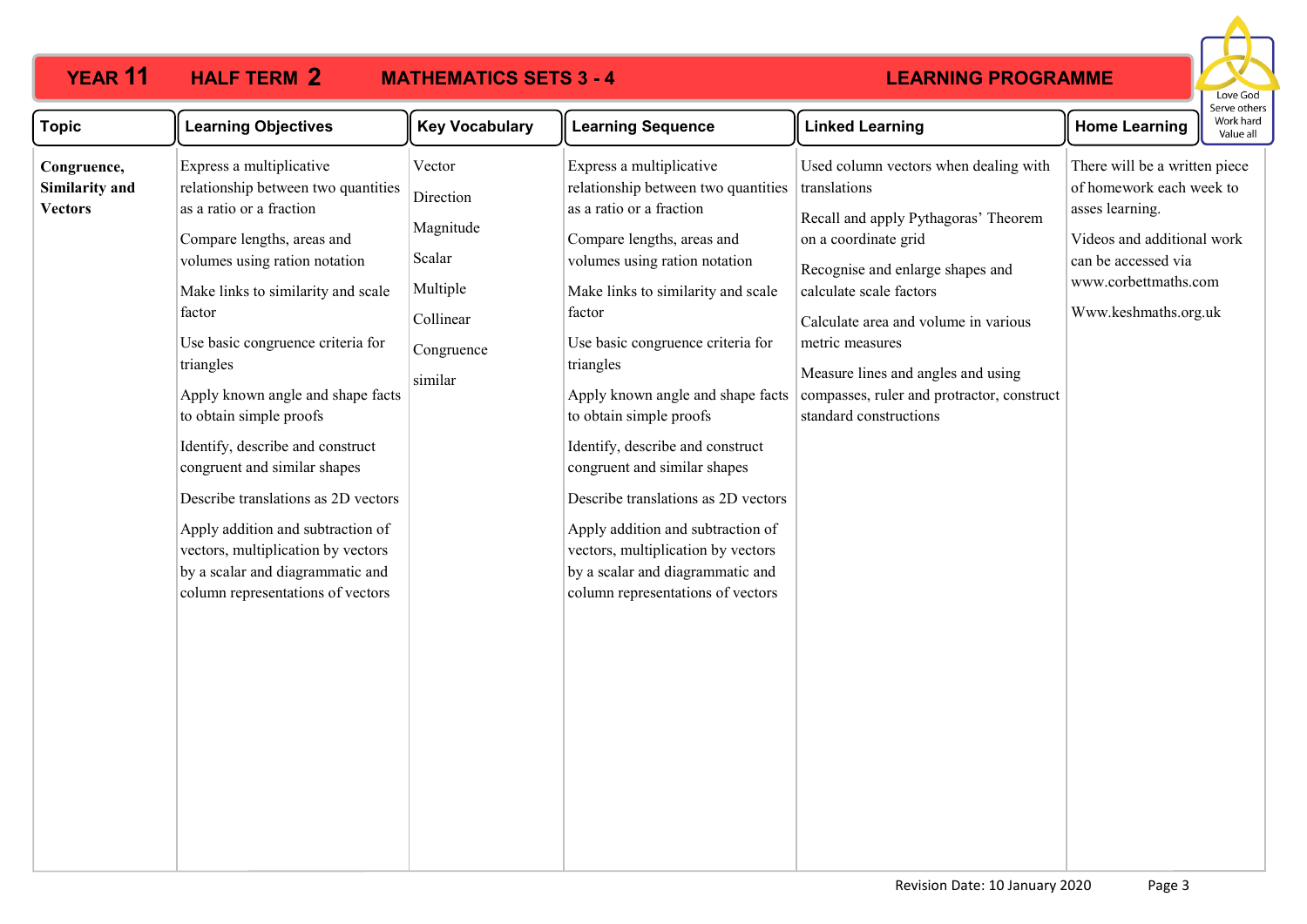#### **YEAR 11 HALF TERM MATHEMATICS SETS 3 - 4 HALF TERM 2**

### **LEARNING PROGRAMME**



| <b>Topic</b> | <b>Learning Objectives</b>                                                                                                                                                                                                                                                                                                                          | <b>Key Vocabulary</b>                                                                                    | <b>Learning Sequence</b>                                                                                                                                                                                                                                                                                                                            | <b>Linked Learning</b>                                                                                                                                                                                                                                                   | <b>Home Learning</b>                                                                                                                                                              | Work hard<br>Value all |
|--------------|-----------------------------------------------------------------------------------------------------------------------------------------------------------------------------------------------------------------------------------------------------------------------------------------------------------------------------------------------------|----------------------------------------------------------------------------------------------------------|-----------------------------------------------------------------------------------------------------------------------------------------------------------------------------------------------------------------------------------------------------------------------------------------------------------------------------------------------------|--------------------------------------------------------------------------------------------------------------------------------------------------------------------------------------------------------------------------------------------------------------------------|-----------------------------------------------------------------------------------------------------------------------------------------------------------------------------------|------------------------|
| Algebra      | Rearrange formulae to change the<br>subject<br>Argue mathematically to show<br>algebraic expressions are<br>equivalent<br>Use y=mx+c fluently<br>Recognise, plot, sketch and<br>interpret graphs of reciprocals<br>Solve two linear simultaneous<br>equations<br>Recognise and interpret graphs that<br>illustrate direct and inverse<br>proportion | Reciprocal<br>Linear<br>Gradient<br>Functions<br>Direct<br>Indirect<br>Estimate<br>Simultaneous<br>proof | Rearrange formulae to change the<br>subject<br>Argue mathematically to show<br>algebraic expressions are<br>equivalent<br>Use y=mx+c fluently<br>Recognise, plot, sketch and<br>interpret graphs of reciprocals<br>Solve two linear simultaneous<br>equations<br>Recognise and interpret graphs that<br>illustrate direct and inverse<br>proportion | Be able to draw linear graphs<br>Be able to plot coordinates and sketch<br>simple functions with a table of values<br>Substitute into and solve equations<br>Experience of using formulae<br>Recall and use the hierarchy of<br>operations and use of inequality symbols | There will be a written piece<br>of homework each week to<br>asses learning.<br>Videos and additional work<br>can be accessed via<br>www.corbettmaths.com<br>Www.keshmaths.org.uk |                        |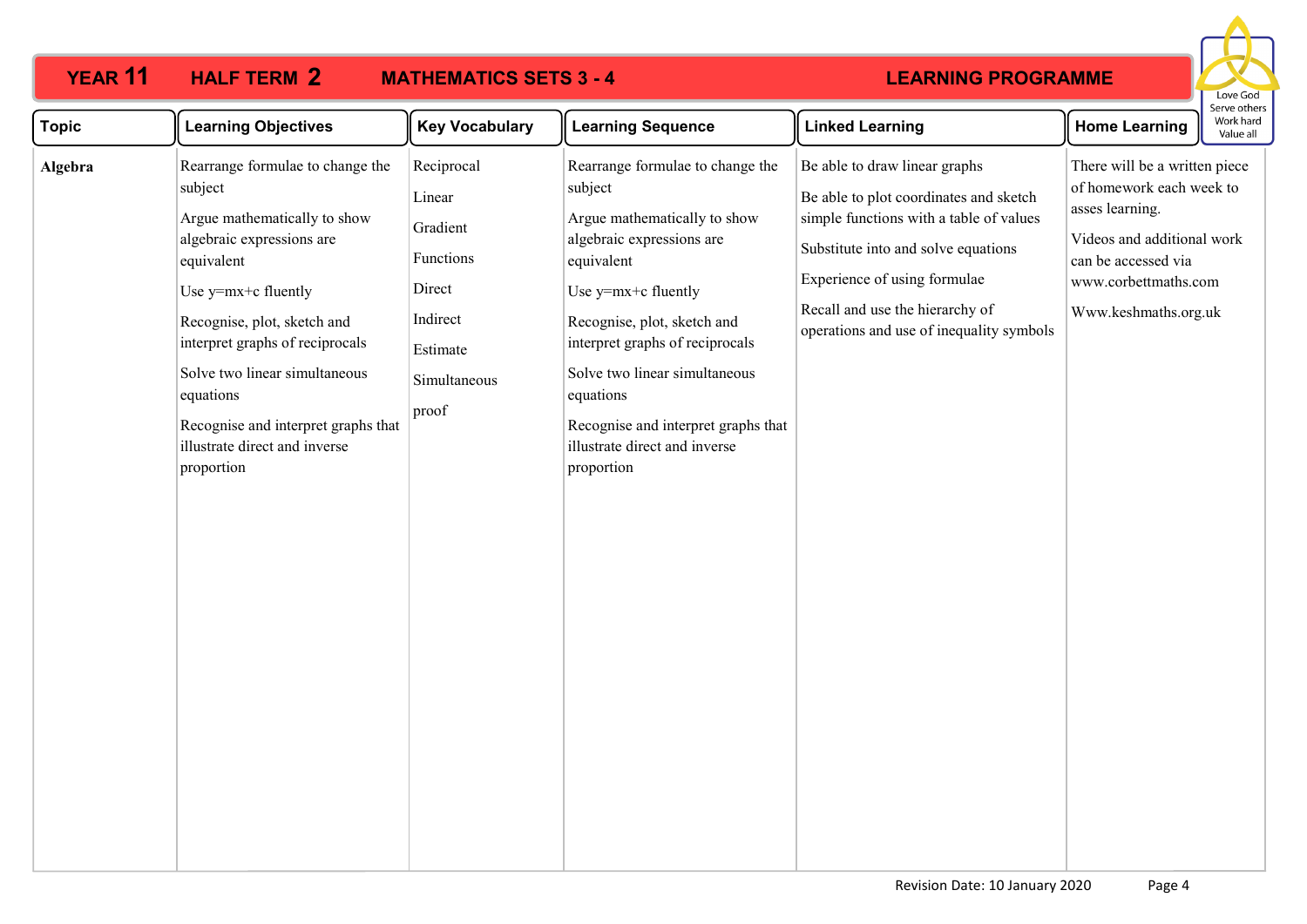| <b>YEAR 11</b>  | <b>HALF TERM 3</b>                                                                                                                        | <b>MATHEMATICS SETS 3 - 4</b>                   |                                                                                                                                                 | <b>LEARNING PROGRAMME</b>                                               |                                                                                                                 | Love God                               |
|-----------------|-------------------------------------------------------------------------------------------------------------------------------------------|-------------------------------------------------|-------------------------------------------------------------------------------------------------------------------------------------------------|-------------------------------------------------------------------------|-----------------------------------------------------------------------------------------------------------------|----------------------------------------|
| <b>Topic</b>    | <b>Learning Objectives</b>                                                                                                                | <b>Key Vocabulary</b>                           | <b>Learning Sequence</b>                                                                                                                        | <b>Linked Learning</b>                                                  | <b>Home Learning</b>                                                                                            | Serve others<br>Work hard<br>Value all |
| <b>Revision</b> | To improve upon areas of weakness Vocabulary will vary<br>identified through assessments for<br>learning in lesson and students<br>mocks. | dependent upon identi-<br>fied by class teacher | Lessons will be set by the teacher<br>following analysis of student mock<br>data to improve upon areas of<br>weakness identified for the class. | Linked learning will vary dependent upon<br>identified by class teacher | Homework will be tailored<br>towards the weaknesses of the<br>students in the class to further<br>aid progress. |                                        |
|                 |                                                                                                                                           |                                                 |                                                                                                                                                 |                                                                         |                                                                                                                 |                                        |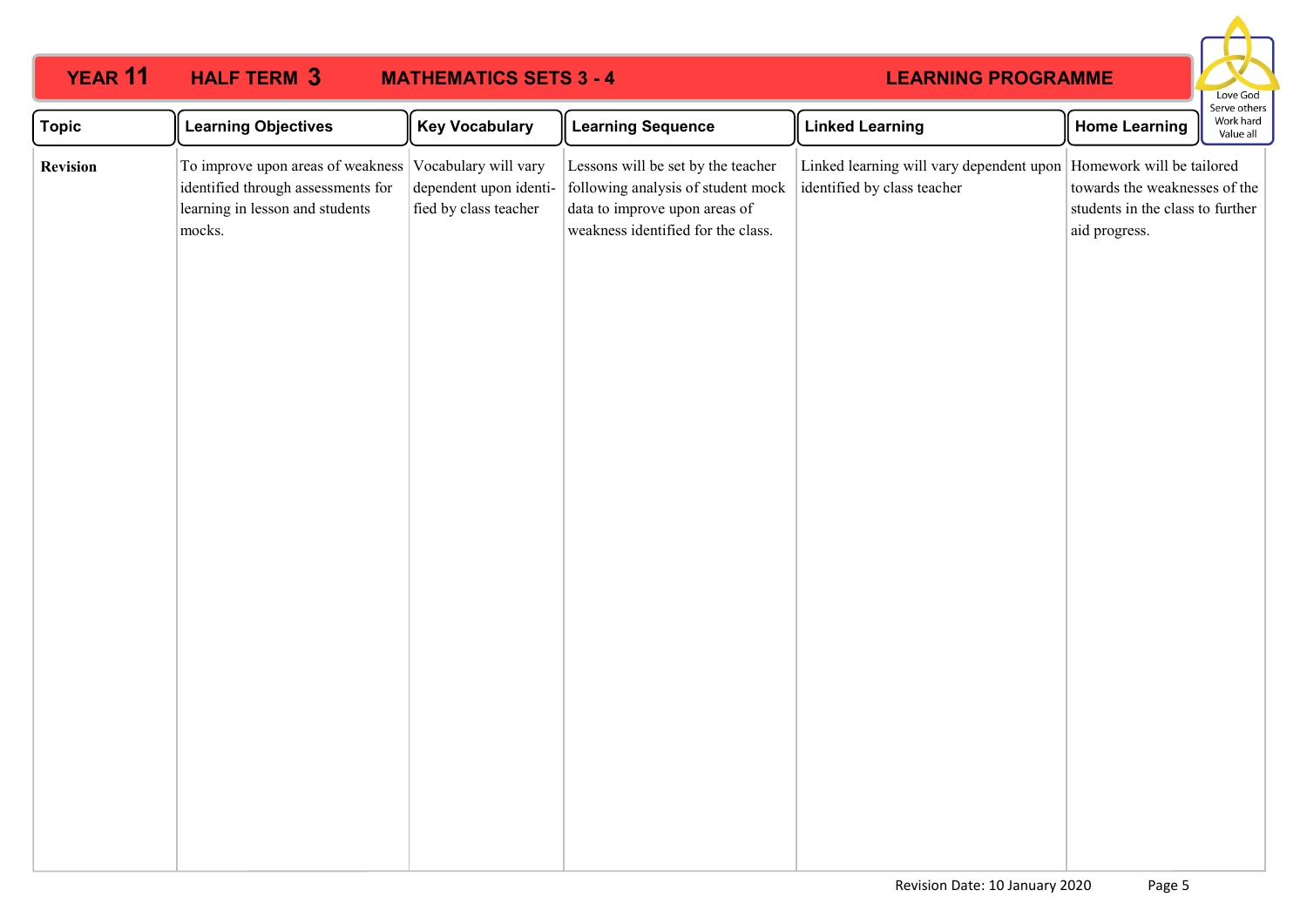| YEAR 11         | <b>HALF TERM 4</b>                                                                                                   | <b>MATHEMATICS SETS 3 - 4</b>                                           |                                                                                                                                                 | <b>LEARNING PROGRAMME</b>                                                                           |                                                                                    | Love God                               |
|-----------------|----------------------------------------------------------------------------------------------------------------------|-------------------------------------------------------------------------|-------------------------------------------------------------------------------------------------------------------------------------------------|-----------------------------------------------------------------------------------------------------|------------------------------------------------------------------------------------|----------------------------------------|
| <b>Topic</b>    | <b>Learning Objectives</b>                                                                                           | <b>Key Vocabulary</b>                                                   | <b>Learning Sequence</b>                                                                                                                        | <b>Linked Learning</b>                                                                              | <b>Home Learning</b>                                                               | Serve others<br>Work hard<br>Value all |
| <b>Revision</b> | To improve upon areas of weakness<br>identified through assessments for<br>learning in lesson and students<br>mocks. | Vocabulary will vary<br>dependent upon identi-<br>fied by class teacher | Lessons will be set by the teacher<br>following analysis of student mock<br>data to improve upon areas of<br>weakness identified for the class. | Linked learning will vary dependent upon   Homework will be tailored<br>identified by class teacher | towards the weaknesses of the<br>students in the class to further<br>aid progress. |                                        |
|                 |                                                                                                                      |                                                                         |                                                                                                                                                 |                                                                                                     |                                                                                    |                                        |
|                 |                                                                                                                      |                                                                         |                                                                                                                                                 |                                                                                                     |                                                                                    |                                        |
|                 |                                                                                                                      |                                                                         |                                                                                                                                                 |                                                                                                     |                                                                                    |                                        |
|                 |                                                                                                                      |                                                                         |                                                                                                                                                 |                                                                                                     |                                                                                    |                                        |
|                 |                                                                                                                      |                                                                         |                                                                                                                                                 |                                                                                                     |                                                                                    |                                        |